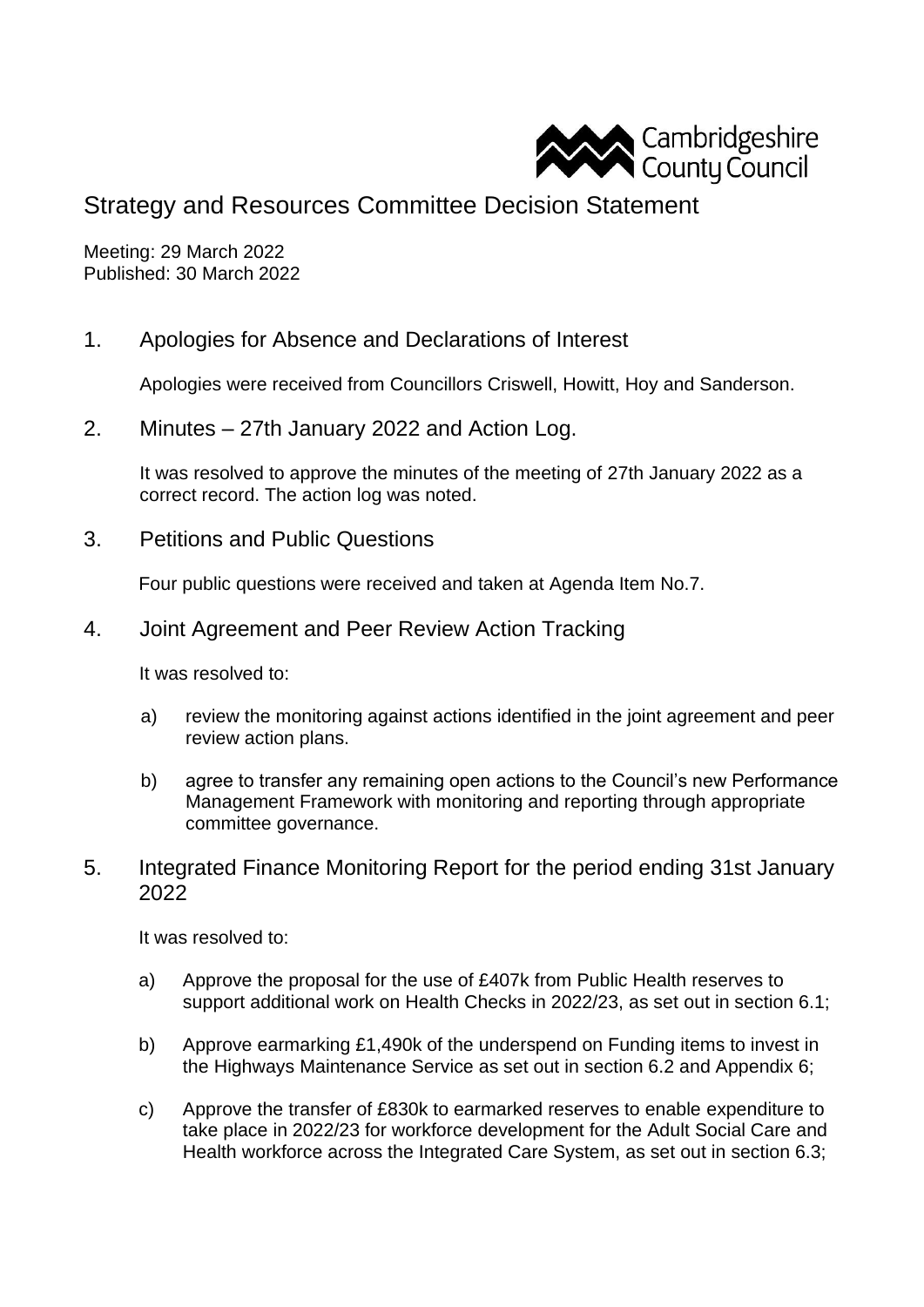- d) Approve the transfer of funding into an earmarked reserve for continuing discharge to assess support for Cambridgeshire residents in 2022/23, delegate confirmation of the amount at year end to the Chief Finance Officer in consultation with the Chair and Vice-Chair of this committee, and delegate to the Executive Director of P&C authority to agree expenditure from this reserve, as set out in section 6.4;
- e) Approve the allocation of the additional unringfenced grant £1.14m Domestic Abuse Act Statutory Duty funding to People & Communities in 2021/22 and £1.14m in 2022/23, as set out in section 6.5;
- f) Note the changes in government grant income of £332k additional Local tax losses 2020-21 grant income, £375k reduction in anticipated sales, fees and charges loss of income compensation 2020-21 and £1.4m of Contain Outbreak Management Fund grant income applied centrally as set out in section 6.6;
- g) Note the changes in forecast income in relation to business rates of an estimated £1.43m Business Rates Retention 2021-22 pool dividend and forecast £202k Alconbury Enterprise Zone Business Rates payment in respect of rates collected for 2021-22 as set out in section 6.7;
- h) Approve the debt write-offs of £29,108 and £27,784 relating to the estates of service users where there is now no prospect of debts being recovered, as set out in section 7.2;
- i) Approve additional prudential borrowing of £389k for 2022/23 for the Swaffham Prior Community Heat Project and £1,099k for 2022/23 for the North Angle Solar Farm scheme, as set out in section 8.6;
- j) Note the update provided on the Council's treasury management activity set out in section 9.10;
- k) Note and comment on the Finance Monitoring Report for Corporate Services (Appendix 4) and
- l) Approve the criteria for accessing the Just Transition Fund (Appendix 5).
- m) Note the updated pricing and business case for the Babraham Road Smart Energy Grid, including the increase in capital cost of £630k, and authorise the Chief Finance Officer to make resulting budget changes in consultation with the Chair and Vice Chair and in accordance with the Addendum.

## 6. This Land Monitoring Update

It was resolved to:

(a) Note and comment on the report and progress with the action plan;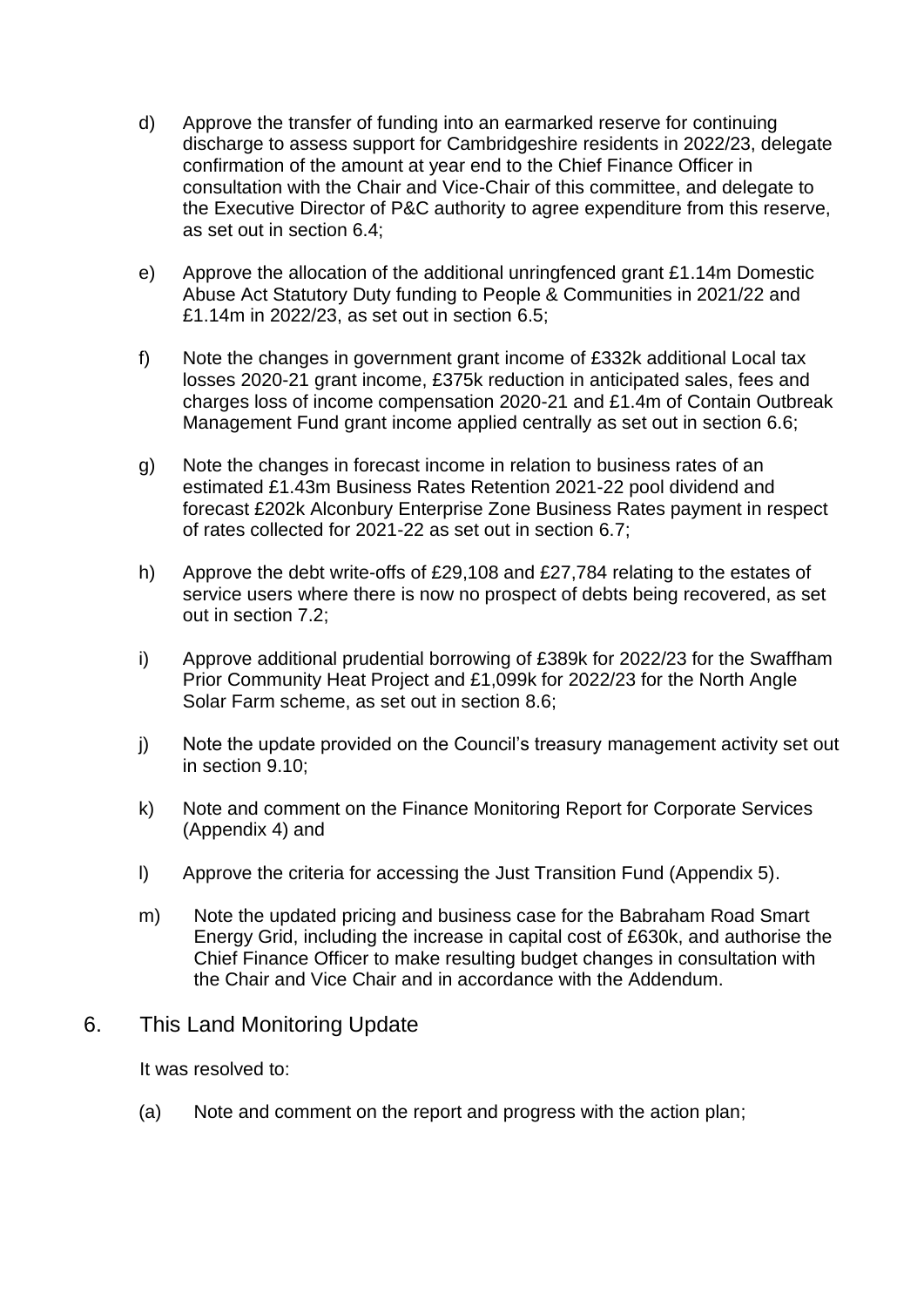- (b) Note the areas highlighted for consultation with the Council: potential for collaboration on future developments and risk appetite relative to meeting housing needs;
- (c) Permit and enable sale of properties, owned by This Land, at the sites listed at section 3.5 of this report, and at Horningsea, varying the Council's associated rights and mortgages as set out at section 3.5; and
- (d) Authorise the Section 151 officer, in consultation with the Chair and Vice Chair, to exercise the shareholder rights in relation to appointment of the next Chair of This Land, in accordance with section 2.8 of this report.

### 7. Asset Management – Property Specific Updates

It was resolved to:

- (a) Agree to commence procurement of student accommodation operator at Brunswick House delegating authority to award a contract to the Director of Resources in consultation with the Chair and Vice-Chair;
- (b) Agree to voluntarily register certain land at Shire Hall, Cambridge as a town or village green;
- (c) Agree to progress the scheme for biodiversity net gain at Lower Valley Farm, delegating authority to enter into agreements for that purpose to the Director of Resources in consultation with the Chair and Vice-Chair; and
- (d) Agree, in principle, to inclusion of early years provision at the East Barnwell Community Hub, and to bring forward a revised capital budget in due course, following further development of plans for this asset.

### 8. Procurement of Council Insurance Programme

It was resolved to:

- a) Note and approve the issue of a tender for the Council's insurance arrangements for the period 2022-2027; and
- b) Approve the delegation of the decision on the level of insurance to be purchased and the award of contracts to the Director of Resources in consultation with the Chair and Vice-Chair of the Strategy and Resources Committee.

### 9. Replacement of Storage Area Network

It was resolved:

a) Agree to the procurement of replacement infrastructure via an approved framework agreement; and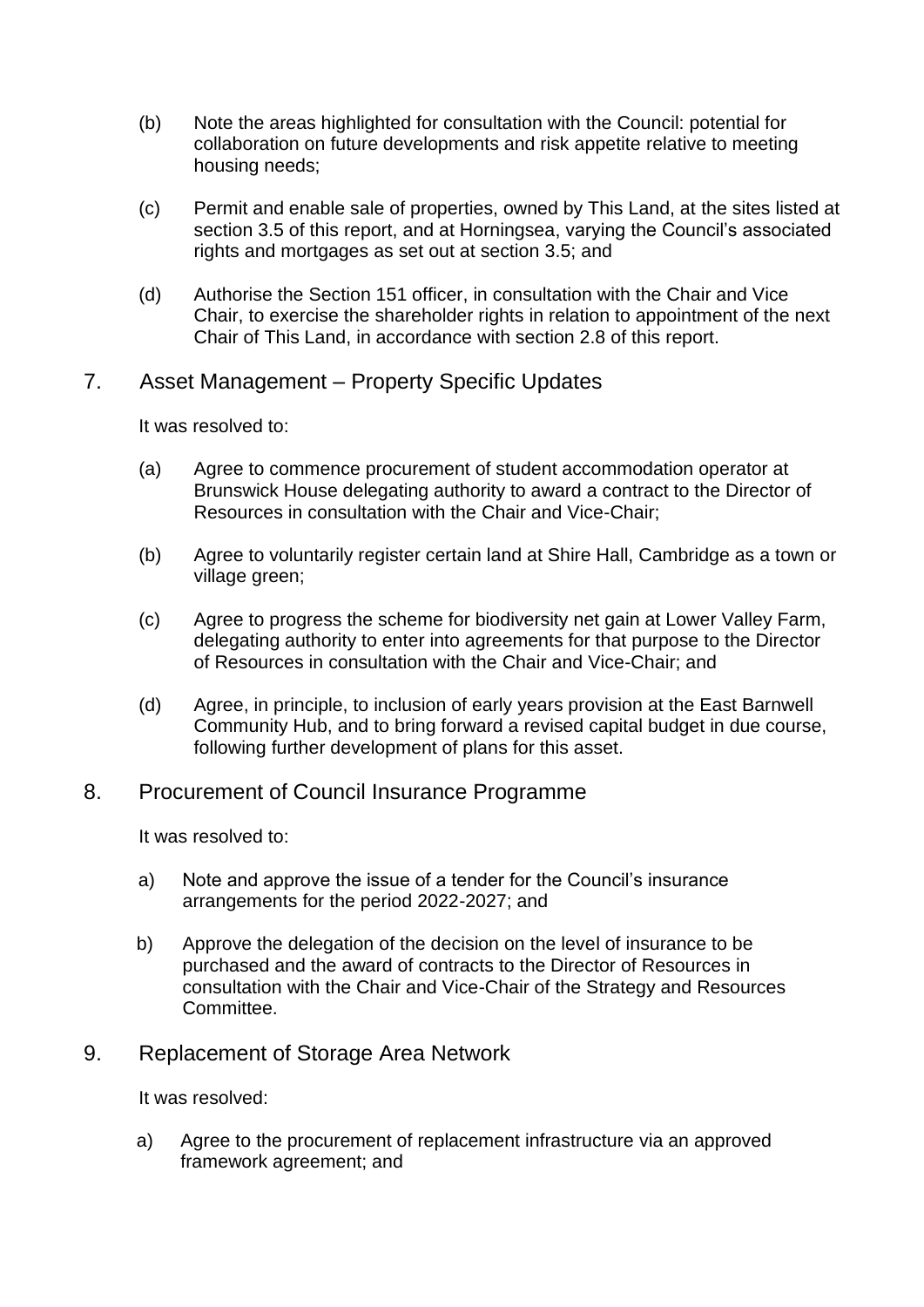b) Agree to delegate the award of this contract to the Section 151 Officer in consultation with the Chair and Vice Chair of the Strategy and Resources Committee.

#### 10. Water and Wastewater Services Procurement

It was resolved to:

- a) enter into a contract with Wave under the ESPO framework to supply water and sewerage retail services to all sites where Cambridgeshire County Council is liable for the bills, from August 2022. (Option B as detailed in the paper)
- b) increase efforts to understand and reduce water consumption across the Council's properties.

#### 11. No car zones

It was resolved to:

- a) Note the research outcomes from the study undertaken by the Medical Research Council (MRC) Epidemiology Unit at the University of Cambridge;
- b) Support the implementation of additional no car zone / school streets schemes, subject to available funding (outlined in paragraphs 2.5 to 2.7); and
- c) Note the implication of future decision-making by the Council, and its District Council partners, in relation to Civil Parking Enforcement and Traffic Management Act 2004 Part 6 to the potential enforcement of these schemes (outlined in paragraph 2.11).

### 12. New Shire Hall – Multi Function Room

It was resolved to:

- a) note that the ongoing COVID-19 pandemic and public health impacts of Full Council meetings without social distancing requires the continued use of external venues.
- b) instruct the Assistant Director Property to prepare a detailed report for the committee in September 2022 on issues relating to safety, security and working environment for Members and challenges to the Council's aspirations for public accessibility to its meetings from the current size and configuration of the MFR with detailed options to address the issues.

### 13. Corporate Risk Register - Update

It was resolved to note and comment on the corporate risk register.